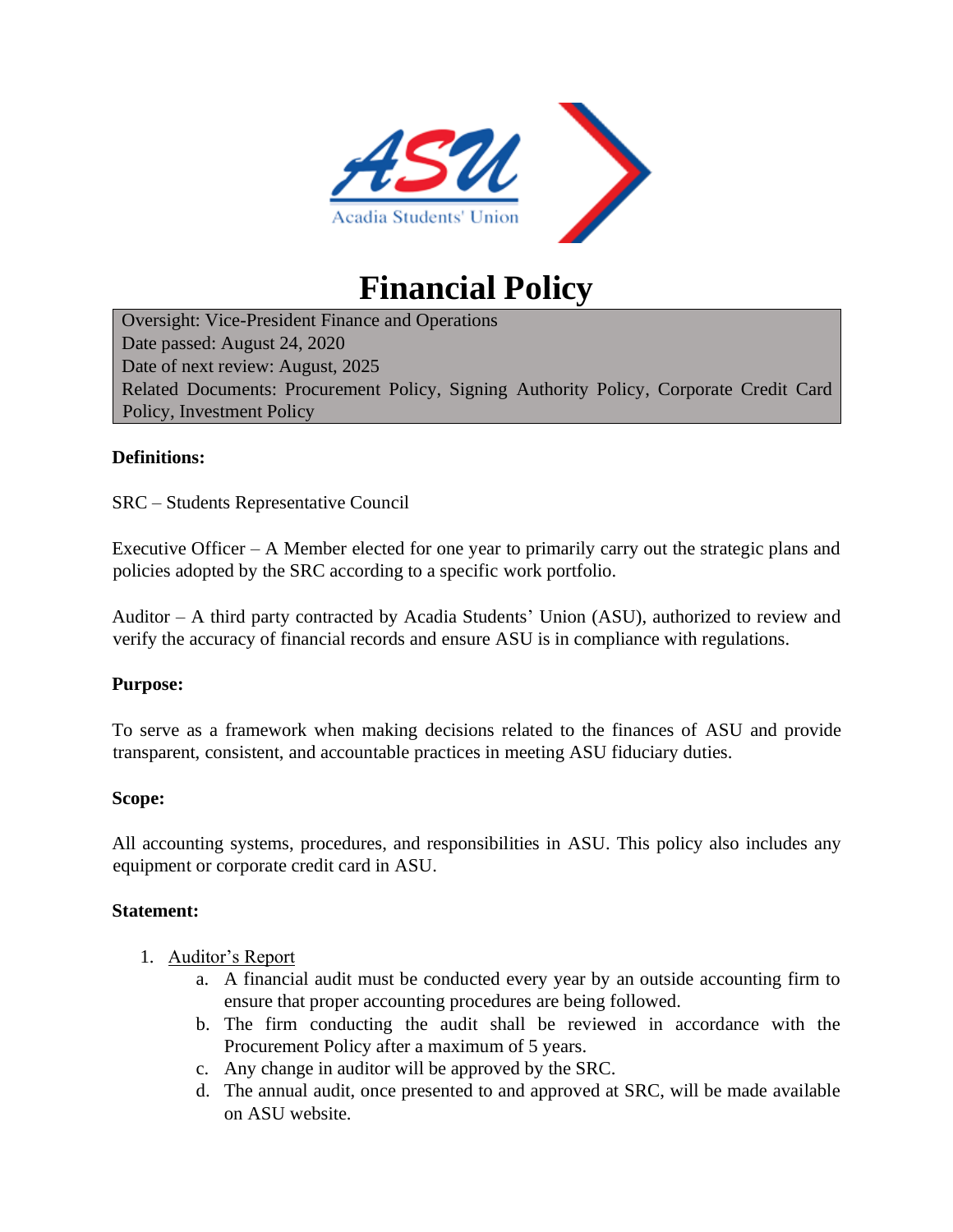## 2. Budget Cycle

- a. The operating budget for the following financial year will be drafted by the Vice President Finance and Operations and General Manager no later than February 25th.
- b. A proposed operating budget will be presented to the Finance Committee for feedback and approval prior to being motioned for adoption at the SRC.
- c. After approval by the SRC, the full year budget summary shall be published on ASU website.
- d. The Vice-President Finance and Operations will provide the SRC with a mid-year budget report.

### 3. Capital Expenditures

- a. Any capital expenditure within ASU will be submitted to the Vice-President Finance and Operations, General Manager, and Finance Manager through a capital project proposal.
- b. No capital expenditure may be proposed after July  $31<sup>st</sup>$  for that fiscal year.
- c. Any capital expenditure in excess of five percent of the total Union budgeted revenues for the year in which the capital expenditure is initiated shall be approved by the SRC.
- d. Capital expenditures of five per cent or less of Union budgeted revenues shall be approved by the Executive Board.
- e. Ongoing service costs cannot be considered under capital expenditure as they must consist of one time purchases for eligibility.
- 4. Cash and Inventory Handling
	- a. All ASU employees (full and part time), Executive Officers, representatives, and volunteers shall use care and diligence when handling cash and inventory. Additionally, those individuals handling cash and inventory shall be held responsible for shortages, where applicable.
	- b. Each ASU service will ensure daily deposits and cash floats are secured and properly accounted for.
		- i. Service Managers will ensure the previous day's deposit has been accurately recorded and remit deposits to the Finance Office on the appropriate day for secure pickup.
	- c. ASU services with inventory will have appropriate inventory controls in place including inventory tracking procedures with accompanying documentation.

## 5. Cell Phones

a. Executive Officers and full-time staff of ASU are permitted to receive a subsidy toward cell phone plans should they elect to use their personal cell phone for work purposes and not make use of a dedicated landline.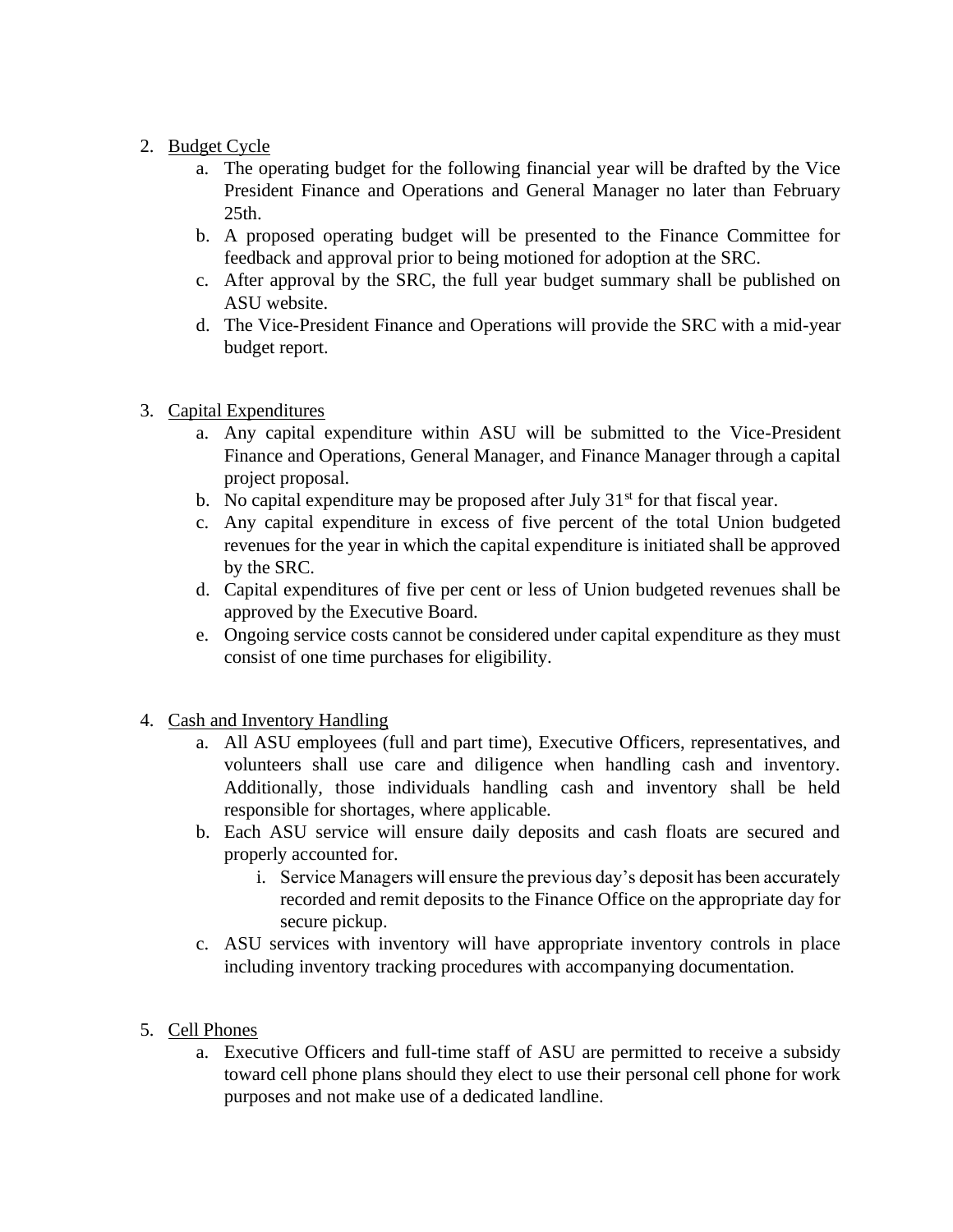- i. Those Executives and full-time staff utilizing their cell phone will provide their number on an internal ASU directory and to any external vendors requiring a telephone number for contact purposes.
- ii. Cell phone subsidies will be standard across ASU and reviewed by the Executive Board annually during the Budget Cycle (section B).
- 6. Cheque Requests
	- a. All cheque requests will be submitted to the Finance Department utilizing the Cheque Request Form.
	- b. Cheques not picked up from the Finance Department within six months of issuance will be stale dated and destroyed.
		- i. Should the requestor continue to require the funds after a cheque has been destroyed, they will be required to begin the approval process from the beginning.
	- c. Any purchases under \$500.00 by an ASU Department should avoid being paid by cheque and will be made with a corporate card unless one is unavailable at the time of purchase.
	- d. Any cheques issued in respect to ASU Clubs or House Councils cannot be in an individual's name but must be issued to the Club or House Council name attached to their BMO Community Account.
- 7. Reimbursement
	- a. Expenses incurred personally for ASU purposes may be reclaimed, provided the signing officers approve the expense in advance of purchase.
		- i. No purchase over \$500 will be considered for personal reimbursement and should be made in accordance with the Purchasing Policy.
	- b. To reclaim an approved expense you must fill out the Reimbursement Form.
	- c. With the exception of ASU travel related expenses, reimbursements are discouraged and should not be a regular practice.
	- d. ASU clubs or House Councils are not eligible for reimbursement but must submit a Grant Application for approval (see section 9).
- 8. Grant Program
	- a. The ASU grant program allows ratified clubs or House Councils to apply for funding before their expenditures.
	- b. Clubs or House Councils requesting funds must submit ASU Grant Application to the Vice-President Finance and Operations for approval.
		- i. Once the grant application is approved by the Finance Committee (or in the Summer months by the Executive Board), the Vice-President Finance and Operations will submit a Cheque Request Form to the Finance Department for issuance.
	- c. Any funds unutilized by the Club or House Council must be returned to ASU within one year of issuance.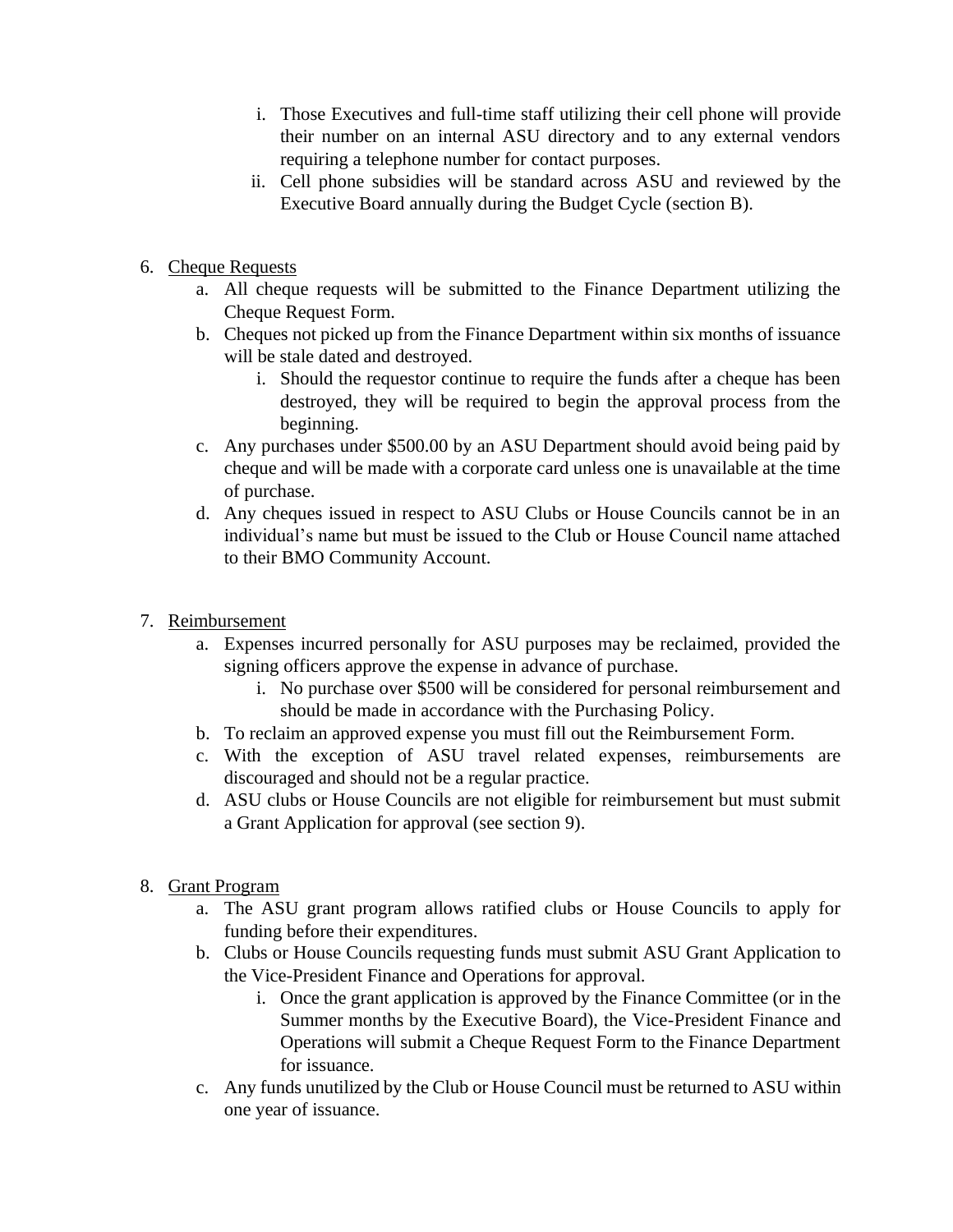- i. The ASU reserves the right to withhold any future funding to a club or House Council found to have not remitted unused funds.
- 9. Travel
	- a. Executive Officers and full-time employees requiring to travel for work purposes by plane, train, or bus must choose the most economical of the these options and purchase an economy ticket.
	- b. Any Executive Officer or full-time employee is eligible to make a mileage claim when traveling out of town on ASU business. Travel by private vehicle may be necessary to save time and/or costs. Reimbursement for costs are made to the driver only and are calculated by applying the mileage (km) rate to the actual driving distance while on ASU business, which must be shown to be the most direct route.
		- i. Claims must be approved by the appropriate department head.
		- ii. Kilometer rate is \$0.49 per kilometer.
	- c. Any Executive Officer or full-time employee is eligible to apply for a per diem when traveling on ASU business. The per diem allowance is granted for meals incurred out-of-pocket when traveling on ASU business or attending a conference in which the meals are not provided. The per diem allotments are: \$10 for breakfast, \$20 for lunch, \$30 for dinner.
		- i. Application will be made using the Expense Reimbursement Form and accompanied with all appropriate receipts.
- 10. Electronic Equipment (Laptop, mainly, but not limited.)

This is intended to minimise ASU's expense to electronic equipment as well as increase the user's (owner's) personal safety and safeguard on the provided hardware.

- a. Owner<sup>1</sup>'s Roles and Responsibilities
	- i. The owner cannot leave laptops unattended and always lock the computer without accessing from unauthorized person.
	- ii. Keep it at safe spot all the time, which also means the following:
		- 1. The owner is required to consider the overall security of laptop in terms of the location, time of day and events if they are participating.
	- iii. The owner is discouraged to use their laptop at the public spaces. They have to ensure to never open any confidential document or communication at where a third party can see.
	- iv. The owner is prohibited to use a laptop for personal use and download any type of suspicious software.
- b. Maintenance
	- i. A laptop should be put the maintenance cycle every 5 years of the use. This maintenance is for both hardware and software.
	- ii. If there is any issue, which is hard to solve internally, the owner is able to bring to Acadia IT support office for maintenance.

 $1$  An owner means a person who assigned a corporate laptop, or any type of equipment assigned through ASU.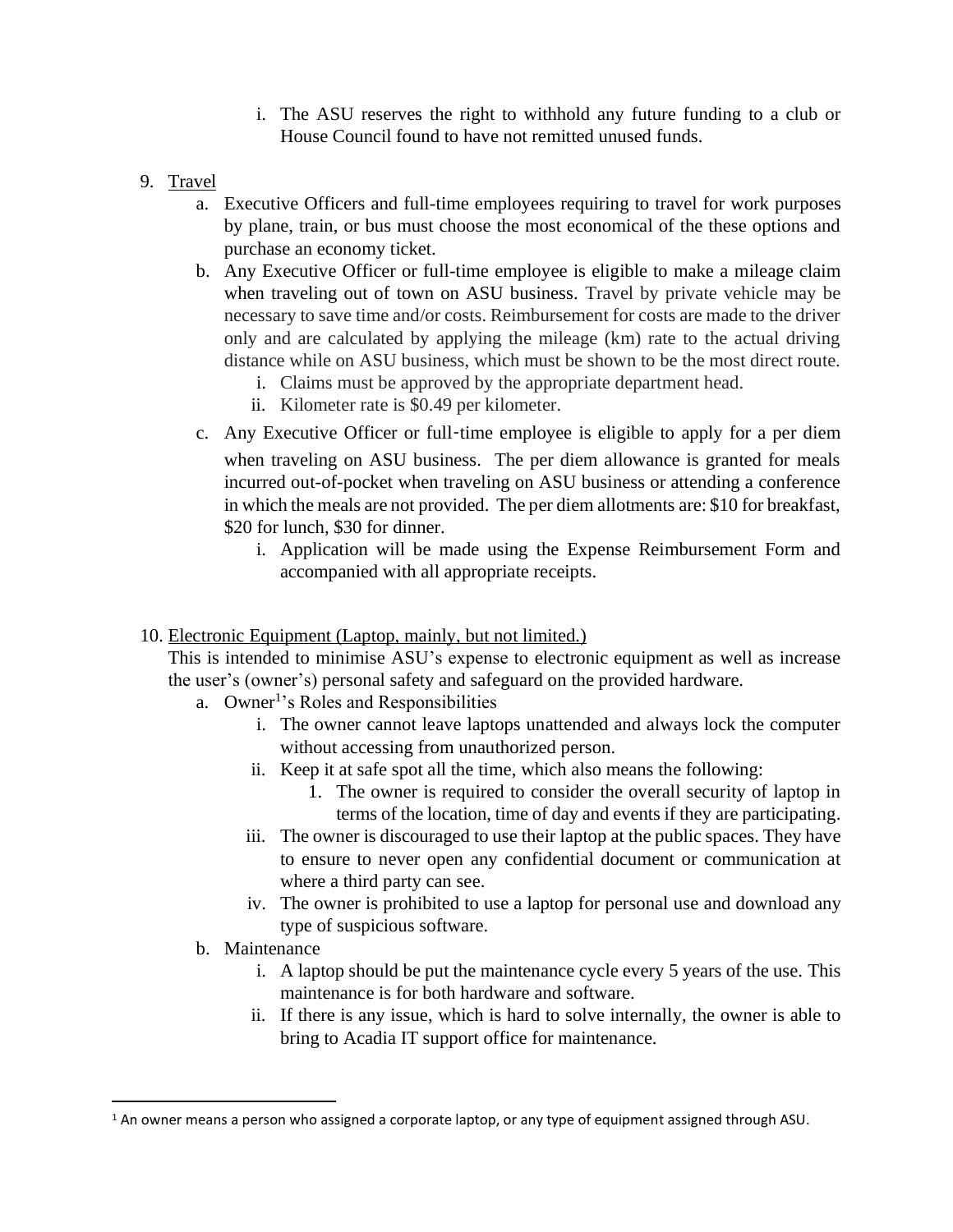- iii. The equipment could be put in the maintenance cycle if there is any barriers to use at daily use.
- iv. The maintenance fee should be the lowest option, and the fee is 100% reimbursed for this maintenance purpose.
- c. Breaks and Reimbursement
	- This part will be read with Recovery Table (Appendix. A).
		- i. Personal Careless

If any conditions are met below, it shall be considered as Personal Careless action.

- 1. The owner uses the equipment without paying attention to the overall security of equipment in terms of the location, time of day and events if they attend.
- 2. Using the equipment outside of the regular working hours, and places.
- 3. The time of the owner using the equipment for personal use.
- ii. Accidental Event

If any conditions are met below, it shall be considered as Accidental Event action.

- 1. The owner uses the equipment at the workplace normally as well as paying attention to the overall security.
- 2. The owner is attending any type of conference event.
- 3. The owner is driving a vehicle or walking to/back from the office, which has forced them to move their equipment for the work purpose.
- iii. Recovery Fee
	- 1. The recovery fees are covered by their office supply budgets with certain portion, which is mentioned in the Recovery Table (Appendix. A).
	- 2. Full-time employee and Executive Officer would have same recovery percentage for their Accidental Event. But, they have different rate for Personal Careless action since the length of working years are different, and Full-time employees are at more risks for breaking.
- d. Assigning the Equipment

President is able to control an ownership from themselves or Vice President, Finance and Operation. General Manager is able to control any equipment assigned to full-time staff.

i. Conditions

These conditions have to be met in order to assign the equipment:

- 1. The owner has own department.
- 2. President and General Manager agree to assign their corporate equipment towards to a candidate due to the liability.
- ii. Corporate Laptop (Owners List)
	- 1. General Manager,
	- 2. Finance Manager,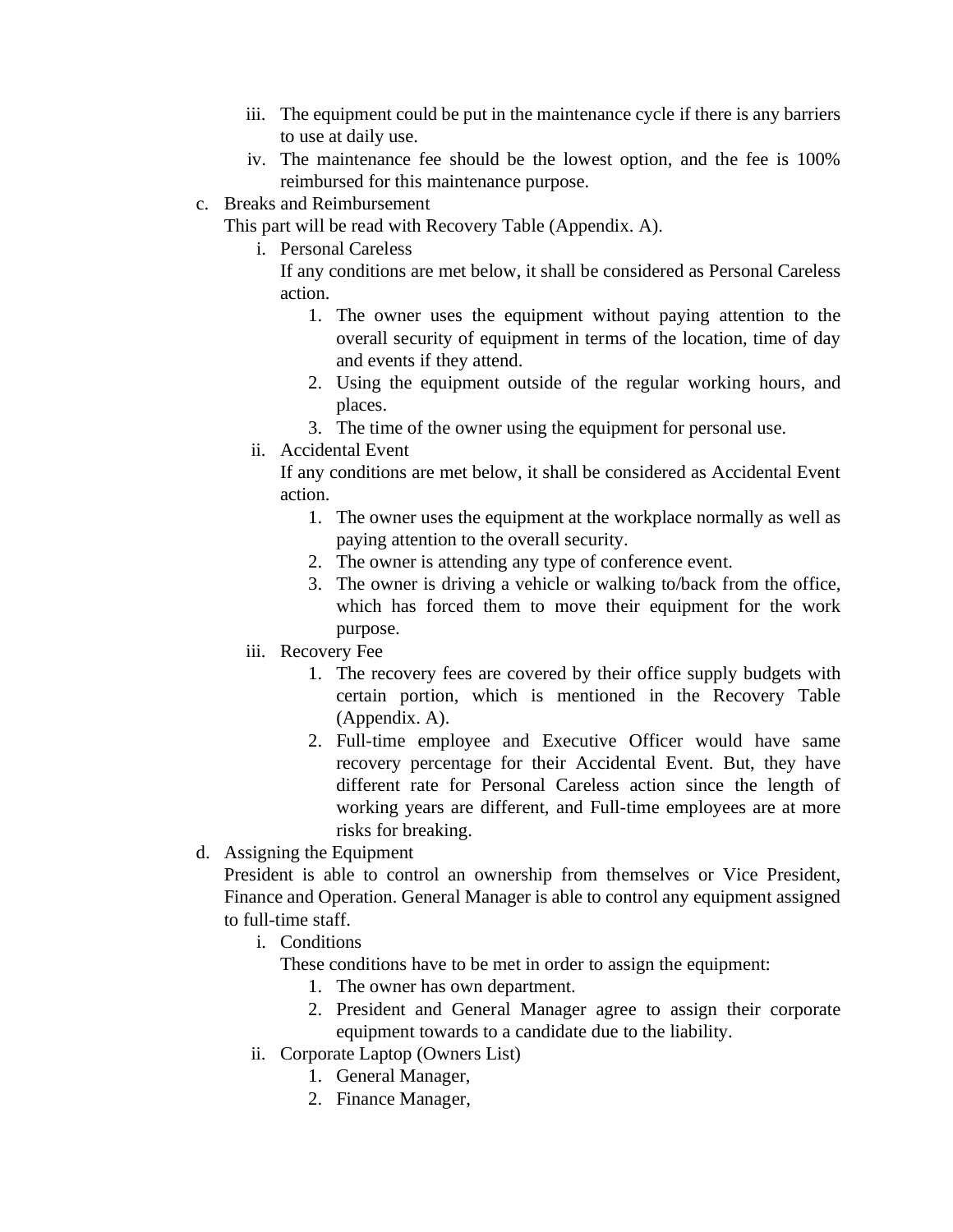- 3. Health Plan Coordinator,
- 4. President,
- 5. Vice President, Finance and Operation

#### 11. Depreciation

This part will support a finance staff and a member who involves in the depreciation cycle.

- a. Depreciation
	- i. Recording Depreciation Expense
		- 1. Every Year-End, the Finance Office is required to calculate the Depreciation Expense, and reporting to General Manager and Vice President, Finance and Operation.
		- 2. As a normal Accounting rule, the Depreciation Expense has to be constant, the Accumulated Depreciation is increased and the Book value is decreased every year.
	- ii. Straight-Line Method

ASU will use Straight-Line Method to calculate depreciation expenses. In order to calculate, this method will subtract the estimated residual value<sup>2</sup> from the initial cost of an asset, and then divided by the number o the useful lifespan (see Section B below). This is because of the most standard method to calculate the depreciation price.

- iii. The initial cost of an asset includes, but not limited to:
	- 1. Purchased Price of Product/Service<sup>3</sup>
	- 2. Non-Refundable Purchase Taxes<sup>3</sup>
	- 3. Required Installation Expense
	- 4. Any other initial expenses<sup>4</sup>
- b. Additional Asset
	- i. The asset value is varied when the equipment or produce/service receive any type of maintenance or improvement. The value increased by the required cots for maintenance or improvement.
- c. Useful Lifespan

The Useful Lifespan is the number of years that the equipment could be used with purchased value.

- i. Useful Lifespan Estimation
	- 1. This table is suggestion for Finance Office to calculate the depreciation expenses, but this is not limited their operation for the depreciation cycle. (Appendix. B)
	- 2. Leases are another intangible asset for ASU. The estimation of useful lifespan is the length between the beginning and ending of the lease/agreement/contract.

<sup>2</sup> The value ASU used annually. Salvage value, Scrap value.

<sup>&</sup>lt;sup>3</sup> The number is accorded from the original invoice.

<sup>&</sup>lt;sup>4</sup> The expenses are required only one time at the beginning of the purchase.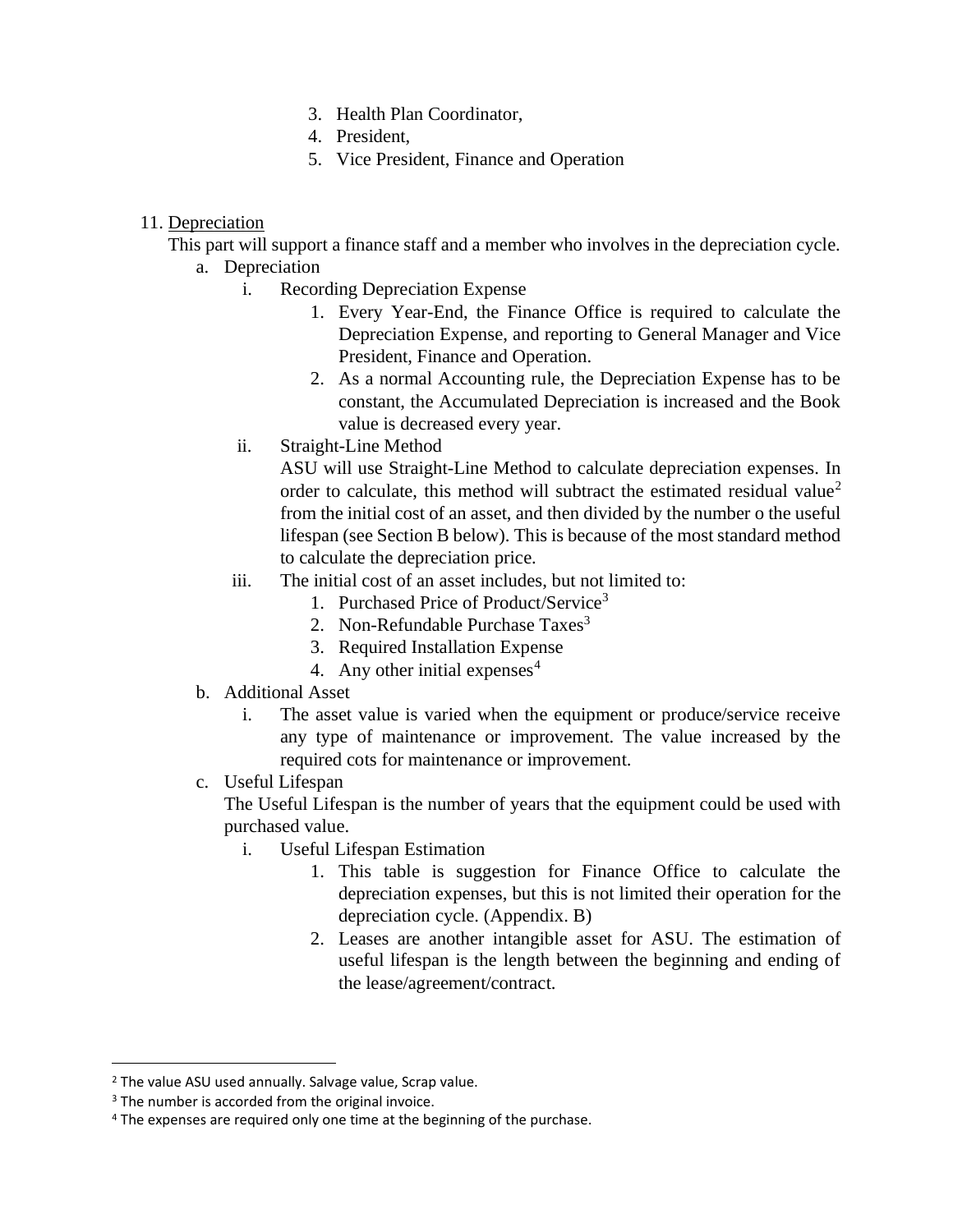Appendix. A

Recovery Table

|                            | <b>Personal Careless</b> |     | <b>Accidental Event</b> |      |
|----------------------------|--------------------------|-----|-------------------------|------|
|                            |                          | 50% |                         | 100% |
| Full-time<br>Staff         | $\overline{2}$           | 25% | $\overline{2}$          | 50%  |
|                            | $3+$                     | 0%  | $3+$                    | 25%  |
| xecutive<br><b>Ifficer</b> |                          | 25% |                         | 100% |
|                            | 2                        | 15% | 2                       | 50%  |
|                            | 3+                       | 0%  | 3+                      | 25%  |

\*"1, 2, 3+" is how many times they need recovery fees.